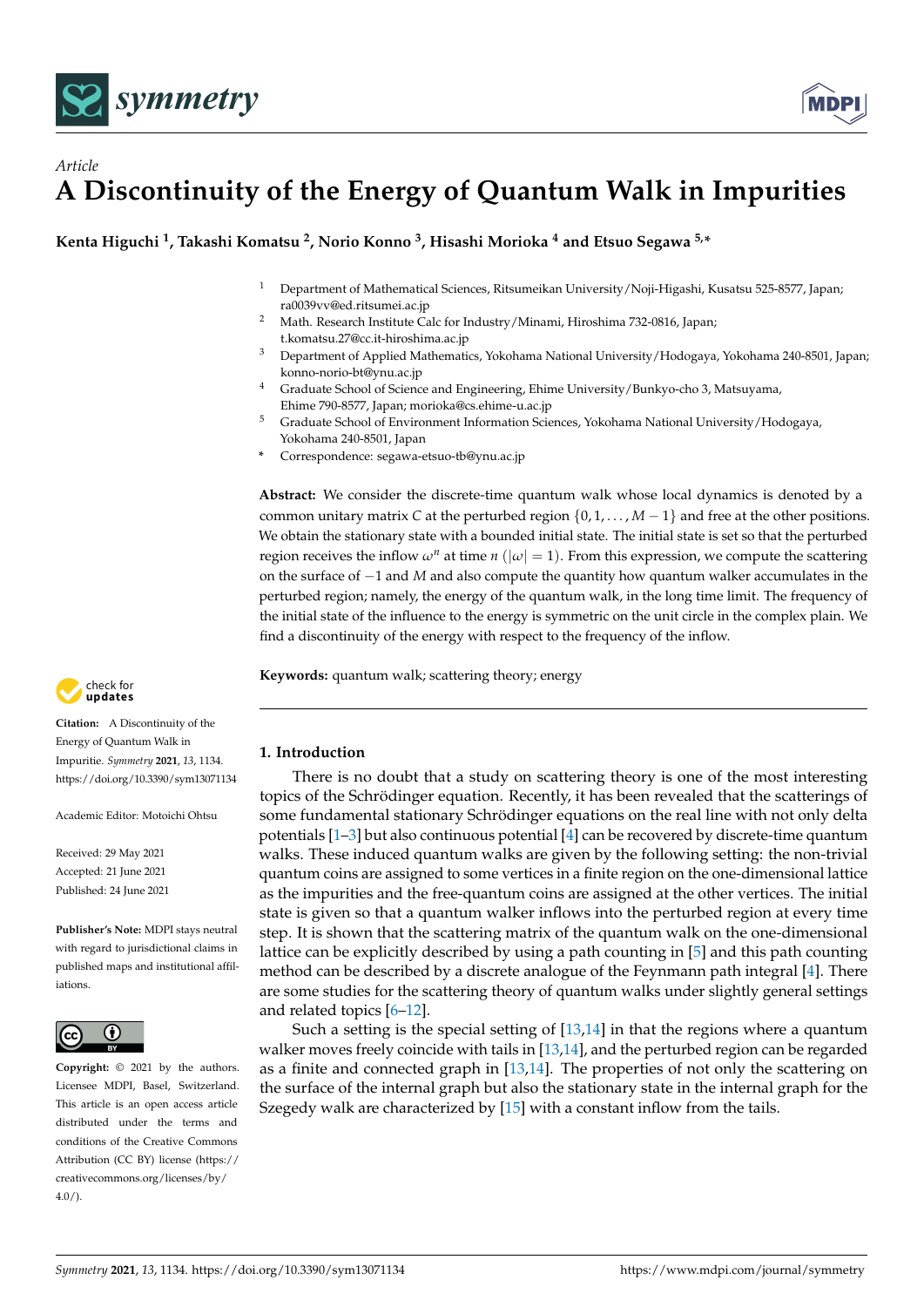By [\[14\]](#page-14-1), this quantum walk converges to a stationary state. Therefore, let  $\vec{\varphi}(\cdot)$ :  $\mathbb{Z} \to \mathbb{C}^2$  be the stationary state of the quantum walk on  $\mathbb{Z}$ . The perturbed region is  $\Gamma_M := \{0, 1, \ldots, M-1\}$  and we assign the quantum coin

$$
C = \begin{bmatrix} a & b \\ c & d \end{bmatrix}
$$

to each vertex in Γ*M*. The inflow into the perturbed region at time *n* is expressed by *ω<sup>n</sup>*  $(|\omega| = 1)$ . In this paper, we compute (1) the scattering on the surface of the perturbed region Γ*<sup>M</sup>* in the one-dimensional lattice; (2) the energy of the quantum walk. Here, the energy of quantum walk is defined by

$$
\mathcal{E}_M(\omega) = \sum_{x=0}^{M-1} ||\vec{\varphi}(x)||^2_{\mathbb{C}^2}.
$$

This is the quantity that quantum walkers accumulate to the perturbed region Γ*<sup>M</sup>* in the long time limit. We obtain a necessary and sufficient condition for the perfect transmitting, and also obtain the energy. As a consequence of our result on the energy, we observe a discontinuity of the energy with respect to the frequency of the inflow. Moreover, our result implies that the condition for  $\theta(\omega) \in \mathbb{N}$  is equivalent to the condition for the perfect transmitting. Then, we obtain that the situation of the perfect transmitting not only releases quantum walker to the opposite outside but also accumulates quantum walkers in the perturbed region. Note that since this quantum walk can be converted to a quantum walk with absorption walls, the problem is reduced to analysis on a finite matrix *EM*, which is obtained by picking up from the total unitary time evolution operator with respect to the perturbed region Γ*M*. See [\[16\]](#page-14-3) for a precise spectral results on *EM*.

This paper is organized as follows. In Section [2,](#page-1-0) we explain the setting of this model and give some related works. In Section [3,](#page-3-0) an explicit expression for the stationary state is computed using the Chebyshev polynomials. From this expression, we obtain the transmitting and reflecting rates and a necessary and sufficient condition for the perfect transmitting. We also give the energy in the perturbed region. In Section [4,](#page-9-0) we estimate the asymptotics of the energy to see the discontinuity with respect to the incident inflow.

### <span id="page-1-0"></span>**2. The Setting of our Quantum Walk**

The total Hilbert space is denoted by  $\mathcal{H} := \ell^2(\mathbb{Z};\mathbb{C}^2) \cong \ell^2(A)$ . Here *A* is the set of arcs of one-dimensional lattice whose elements are labeled by  $\{(x; R), (x; L) \mid x \in \mathbb{Z}\}$ , where  $(x; R)$  and  $(x; L)$  represents the arcs "from  $x - 1$  to  $x$ ", and "from  $x + 1$  to  $x$ ", respectively. We assign a 2  $\times$  2 unitary matrix to each  $x \in \mathbb{Z}$  so-called local quantum coin

$$
C_x = \begin{bmatrix} a_x & b_x \\ c_x & d_x \end{bmatrix}
$$

.

Putting  $|L\rangle := [1,0]^{\top}$ ,  $|R\rangle := [0,1]^{\top}$  and  $\langle L| = [1,0]$ ,  $\langle R| = [0,1]$ , we define the following matrix valued weights associated with the motion from *x* to left and right by

$$
P_x = |L\rangle\langle L|C_x, \ Q_x = |R\rangle\langle R|C_x,
$$

respectively. Then, the time evolution operator on  $\ell^2(\mathbb{Z}; \mathbb{C}^2)$  is described by

$$
(U\psi)(x) = P_{x+1}\psi(x+1) + Q_{x-1}\psi(x-1)
$$

for any  $\psi \in \ell^2(\mathbb{Z}; \mathbb{C}^2)$ . Its equivalent expression on  $\ell^2(A)$  is described by

$$
(U'\phi)(x;L) = a_{x+1}\phi(x+1;L) + b_{x+1}\phi(x+1;R),(U'\phi)(x;R) = c_{x-1}\phi(x-1;L) + d_{x-1}\phi(x-1;R)
$$
\n(1)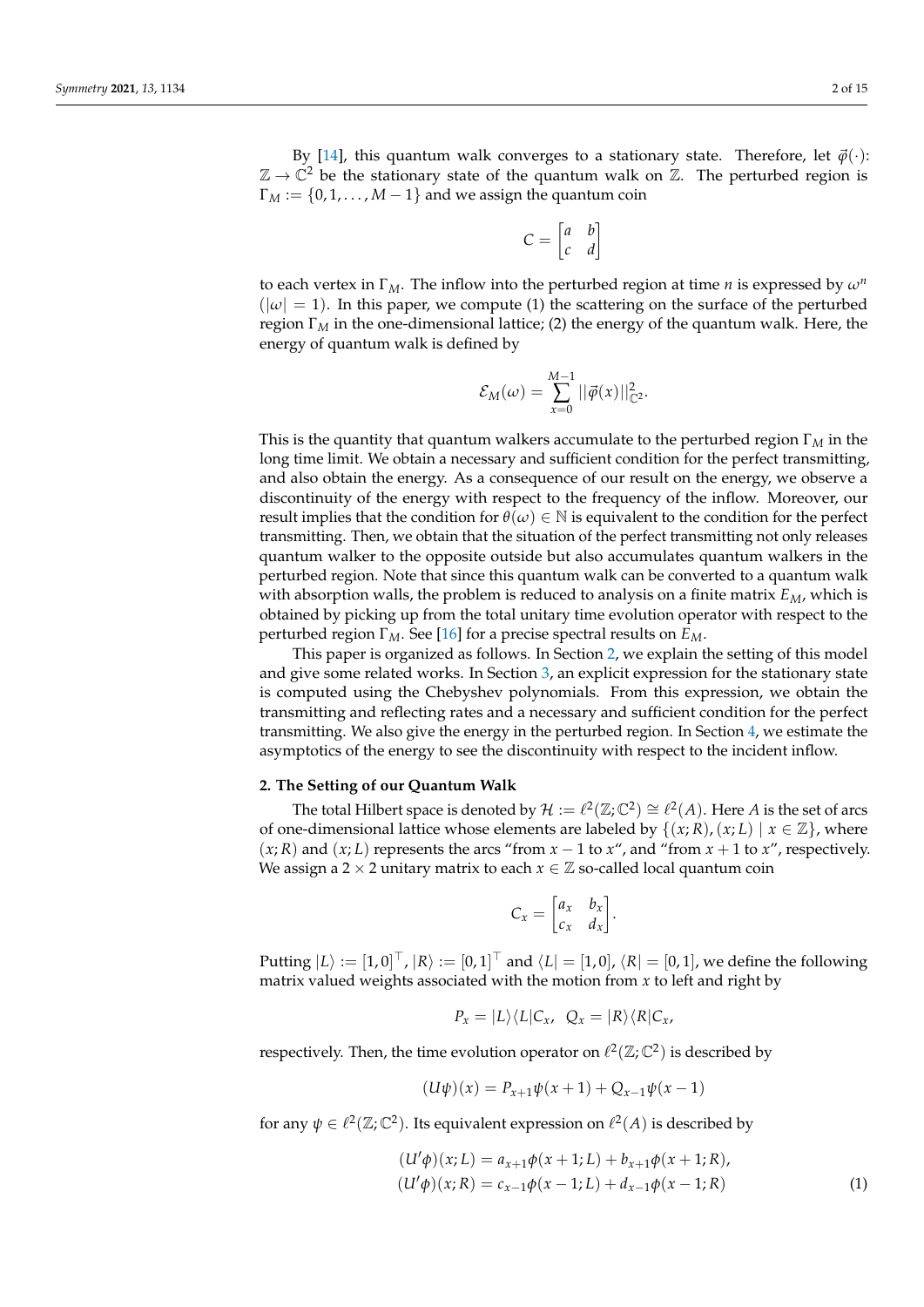for any  $\psi \in \ell^2(A)$ . We call  $a_x$  and  $d_x$  the transmitting amplitudes, and  $b_x$  and  $c_x$  the reflection amplitudes at *x*, respectively. If we put  $a_x = d_x = 1$  and  $b_x = c_x = \sqrt{-1} = i$ , then the primitive form of QW in [\[17\]](#page-14-4) is reproduced. Remark that *U* and *U'* are unitarily equivalent such that letting  $\eta : \ell^2(\mathbb{Z}; \mathbb{C}^2) \to \ell^2(A)$  be

$$
(\eta \psi)(x; R) = \langle R | \psi \rangle, \quad (\eta \psi)(x; L) = \langle L | \psi \rangle
$$

then we have  $U = \eta^{-1} U' \eta$ . The free quantum walk is the quantum walk where all local quantum coins are described by the identity matrix, i.e.,

$$
(U_0\psi)(x) = \begin{bmatrix} 1 & 0 \\ 0 & 0 \end{bmatrix} \psi(x+1) + \begin{bmatrix} 0 & 0 \\ 0 & 1 \end{bmatrix} \psi(x-1).
$$

Then, the walker runs through one-dimensional lattices without any reflections in the free case.

In this paper, we set "impurities" on

$$
\Gamma_M:=\{0,1,\ldots,M-1\}
$$

in the free quantum walk on one-dimensional lattice; that is,

$$
C_x = \begin{cases} \begin{bmatrix} a & b \\ c & d \end{bmatrix} & : x \in \Gamma_M, \\ I_2 & : x \notin \Gamma_M. \end{cases}
$$
 (2)

We consider the initial state  $\Psi_0$  as follows.

$$
\Psi_0(x) = \begin{cases} e^{i\xi x} |R\rangle & : x \leq 0; \\ 0 & : \text{otherwise,} \end{cases}
$$

where  $\xi \in \mathbb{R}/2\pi\mathbb{Z}$ . Note that this initial state belongs to no longer  $\ell^2$  category. The region  $\Gamma_M$  is obtained a time dependent inflow  $e^{-i\xi n}$  from the negative outside. On the other hand, if a quantum walker goes out side of Γ*M*, it never come back again to Γ*M*. We can regard such a quantum walker as an outflow from Γ*M*. Roughly speaking, in the long time limit, the inflow and outflow are balanced and obtain the stationary state with some modification. Indeed, the following statement holds.

# **Proposition 1** ([\[14\]](#page-14-1))**.**

*1. This quantum walk converges to a stationary state in the following meaning:*

$$
\exists \lim_{n \to \infty} e^{i(n+1)\xi} \Psi_n(x) =: \Phi_\infty(x).
$$

*2. This stationary state is a generalized eigenfunction satisfying*

$$
U\Phi_{\infty}=e^{-i\xi}\Phi_{\infty}.
$$

#### **Relation to an absorption problem**

Let the reflection amplitude at time *n* be  $\tilde{\gamma}_n(z):=\langle L|\Phi_n(-1)\rangle$  with  $z=e^{i\tilde{\zeta}}.$  We can see that  $\tilde{\gamma}_n(z)$  is rewritten by using *U'* as follows:

$$
z^{-1}\tilde{\gamma}_{n+1}(z) = \langle \delta_{(-1;L)}, U'\delta_{(0;R)} \rangle + \langle \delta_{(-1;L)}, U'^2 \delta_{(0;R)} \rangle z + \langle \delta_{(-1;L)}, U'^3 \delta_{(0;R)} \rangle z^2 + \cdots + \langle \delta_{(-1;L)}, U'^{n+1} \delta_{(0;R)} \rangle z^n
$$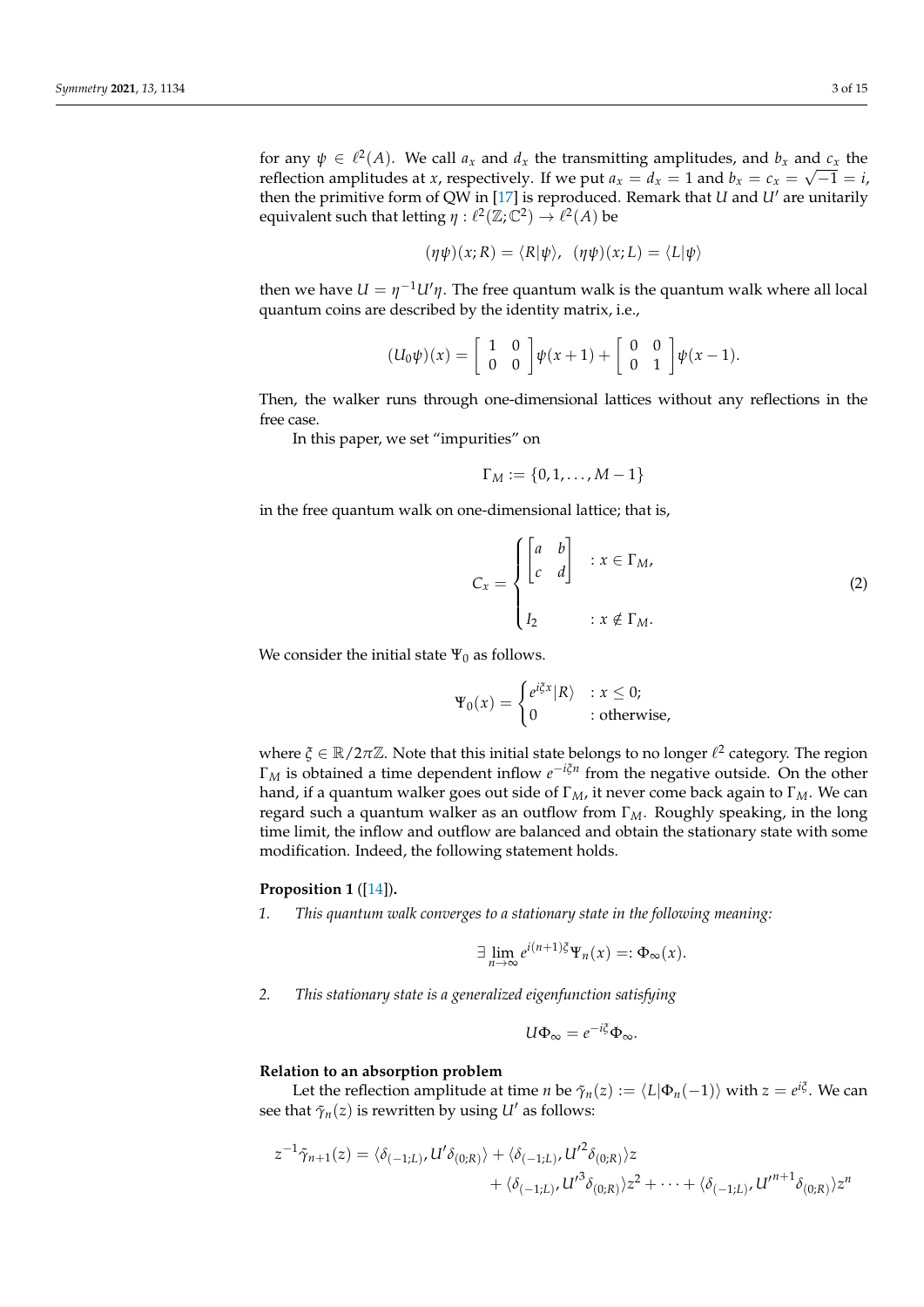The first term is the amplitude that the inflow at time *n* cannot penetrate into Γ*M*; the *m*-th term is the amplitude that the inflow at time  $n - (m - 1)$  penetrates into  $\Gamma_M$  and escapes Γ*<sup>M</sup>* from 0 side at time *n*. Therefore, each term corresponds to the "absorption" amplitude to −1 with the absorption walls −1 and *M* with the initial state  $δ_{(0,R)}$ . Then

**Remark 1.** *The reflection amplitude*  $\langle L|\Phi_{\infty}(-1)\rangle = \lim_{n\to\infty} \tilde{\gamma}_n(z)$  *coincides with the generating function of the absorption amplitude to* −1 *with respect to time n while the transmitting amplitude*  $\langle R|\Phi_{\infty}(M)\rangle = \lim_{n\to\infty} \tilde{\tau}_n(z)$  coincides with the generating function of the absorption amplitude *to M with respect to time n.*

 ${\rm Put} \ \gamma_n:=|\langle\delta_{(-1;L)},\mathcal{U}'^n\delta_{(0;R)}\rangle|^2$  and  $\tau_n:=|\langle\delta_{(M;R)},\mathcal{U}'^n\delta_{(0;R)}\rangle|^2$  which are the absorption/ first hitting probabilities at positions −1 and *M*, respectively, starting from (0 : *R*). From the above observation, for example, we can express the *m*-th moments of the absorption/hitting times to −1 and *M* as follows:

<span id="page-3-2"></span>
$$
\sum_{n\geq 1} n^m \gamma_n = \int_0^{2\pi} \overline{\langle L|\Phi_\infty(-1)\rangle} \left(-i\frac{\partial}{\partial \xi}\right)^m \langle L|\Phi_\infty(-1)\rangle \frac{d\xi}{2\pi},\tag{3}
$$

<span id="page-3-3"></span>
$$
\sum_{n\geq 1} n^m \tau_n = \int_0^{2\pi} \overline{\langle R | \Phi_\infty(M) \rangle} \left( -i \frac{\partial}{\partial \xi} \right)^m \langle R | \Phi_\infty(M) \rangle \frac{d\xi}{2\pi}.
$$
 (4)

#### **Relation to Scattering of quantum walk**

The stationary state  $\Phi_{\infty}$  is a generalized eigenfunction of *U* in  $\ell^{\infty}(\mathbb{Z};\mathbb{C}^2)$ . The scattering matrix naturally appears in  $\Phi_{\infty}$  (see [\[5\]](#page-13-3)). In the time independent scattering theory, the inflow can be considered as the incident "plane wave", and the impurity causes the scattered wave by transmissions and reflections. Thus, we can see the transmission coefficient and the reflection coefficient in  $\Phi_{\infty}(x)$  for  $x \in \mathbb{Z} \setminus \Gamma_M$ . For studies of a general theory of scattering, we also mention the recent work by Tiedra de Aldecoa [\[12\]](#page-13-5).

## <span id="page-3-0"></span>**3. Computation of Stationary State**

*3.1. Preliminary*

Recall that  $|L\rangle$  and  $|R\rangle$  represent the standard basis of  $\mathbb{C}^2$ ; that is,  $|L\rangle = [1,0]^{\top}$  and  $\mathcal{R}$  =  $[0,1]^\top$ . Let  $\chi : \ell^2(\mathbb{Z}; \mathbb{C}^2) \to \ell^2(\Gamma_M; \mathbb{C}^2)$  be a boundary operator such that  $(\chi \psi)(a)$  =  $\psi(a)$  for any  $a \in \{(x; R), (x; L) \mid x \in \Gamma_M\}$ . Here, the adjoint  $\chi^* : \ell^2(\Gamma_M; \mathbb{C}^2) \to \ell^2(\mathbb{Z}; \mathbb{C}^2)$  is described by

$$
(\chi^*\varphi)(a) = \begin{cases} \varphi(a) & : a \in \{(x;R), (x;L) \mid x \in \Gamma_M\}, \\ 0 & : \text{otherwise.} \end{cases}
$$

We put the principal submatrix of *U* with respect to the impurities by  $E_M := \chi U \chi^*$ . The matrix form of *E<sub>M</sub>* with the computational basis  $\chi \delta_0 |L\rangle$ ,  $\chi \delta_0 |R\rangle$ , ...,  $\chi \delta_{M-1} |L\rangle$ ,  $\chi \delta_{M-1} |R\rangle$ is expressed by the following  $2M \times 2M$  matrix:

<span id="page-3-1"></span>
$$
E_M = \begin{bmatrix} 0 & P & & & \\ Q & 0 & P & & \\ & Q & 0 & \ddots & \\ & & \ddots & \ddots & P \\ & & & Q & 0 \end{bmatrix}
$$
 (5)

We express the  $((x; J), (x'; J'))$  element of  $E_M$  by

$$
(E_M)_{(x;J),(x';J')} := \left\langle \chi \delta_x | J \rangle, E_M \chi \delta_{x'} | J' \rangle \right\rangle_{\mathbb{C}^{2M}}.
$$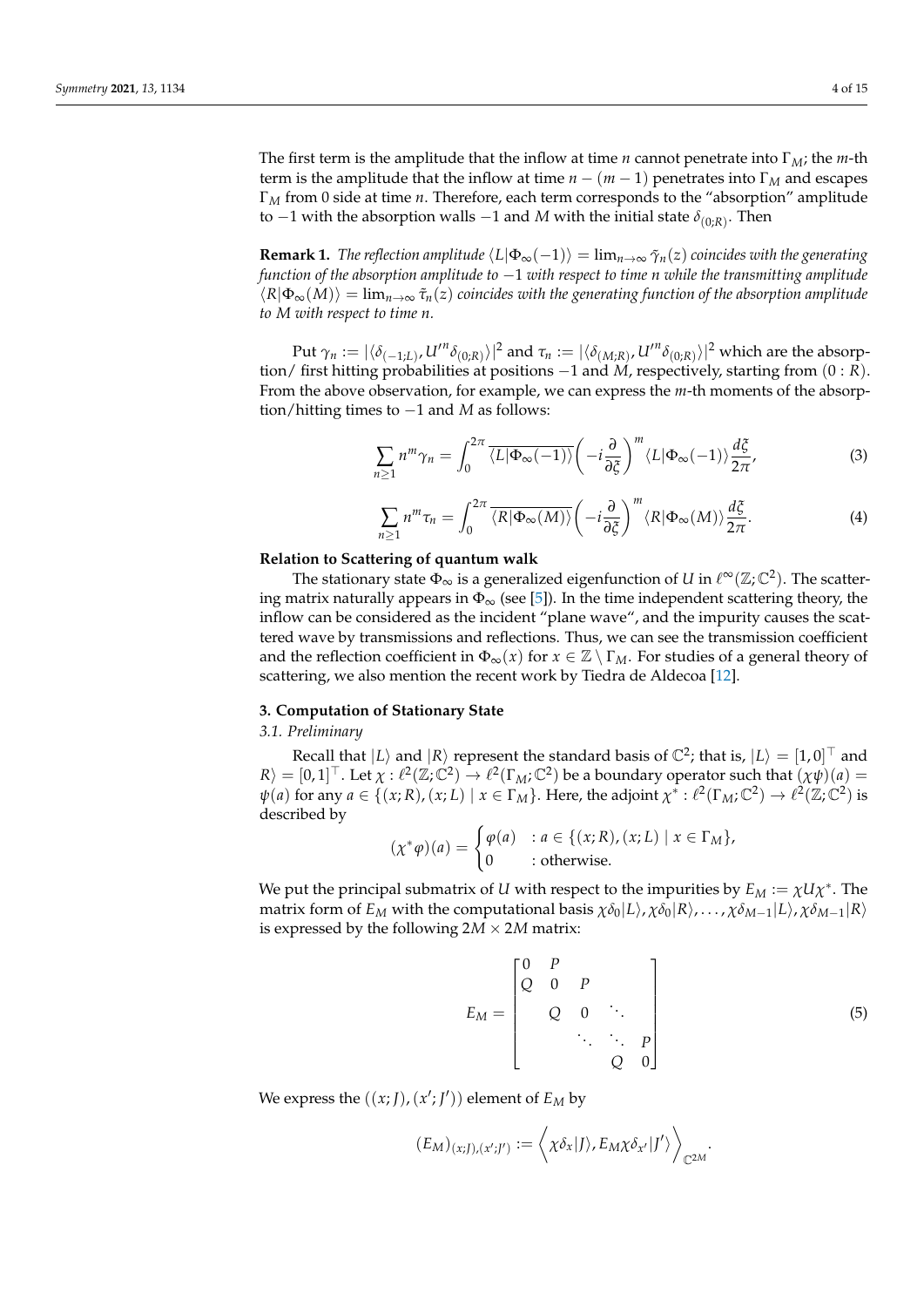Putting  $\psi_n := \chi \Psi_n$ , we have

$$
\psi_{n+1} = \chi U(\chi^* \chi + (1 - \chi^* \chi))\Psi_n
$$
  
=  $E_M \psi_n + \chi U(1 - \chi^* \chi)\Psi_n$   
=  $E_M \psi_n + e^{-i(n+1)\xi} \chi \delta_0 |R\rangle$ .

Then, putting  $\phi_n := e^{i(n+1)\xi} \psi_n$ , we have

$$
e^{-i\xi}\phi_{n+1} = E_M\phi_n + \chi\delta_0|R\rangle.
$$
 (6)

From [\[14\]](#page-14-1),  $\varphi := \exists \lim_{n \to \infty} \varphi_n$ . Then, the stationary state restricted to  $\Gamma_M$  satisfies

<span id="page-4-1"></span><span id="page-4-0"></span>
$$
(e^{-i\xi} - E_M)\phi_{\infty} = \chi \delta_0 |R\rangle.
$$
 (7)

.

About the uniqueness of this solution is ensured by the following Lemma since it includes the existence of the inverse of  $(e^{-i\xi} - E_M)$ .

**Lemma 1.** Let  $E_M$  be the above with  $a \neq 0$ .<sup>†</sup> Then  $\sigma(E_M) \subset \{ \lambda \in \mathbb{C} \mid |\lambda| < 1 \}$ .

**Proof.** Let  $\psi \in \ell^2(\Gamma_M, \mathbb{C}^2)$  be an eigenvector of eigenvalue  $\lambda \in \sigma(E_M)$ . Then

$$
|\lambda|^2 ||\psi||^2 = ||E_M \psi||^2 = \langle U \chi^* \psi, \chi^* \chi U \chi^* \psi \rangle \le \langle U \chi^* \psi, U \chi^* \psi \rangle = ||\chi^* \psi||^2 = ||\psi||^2. \tag{8}
$$

Here, for the inequality, we used the fact that  $\chi^*\chi$  is the projection operator onto

$$
\mathrm{span}\{\delta_x|L\rangle,\delta_x|R\rangle \mid x \in \Gamma_M\} \subset \ell^2(\mathbb{Z};\mathbb{C}^2)
$$

while for the final equality, we used the fact that  $\chi\chi^*$  is the identity operator on  $\ell^2(\Gamma_M;\mathbb{C}^2)$ . If the equality in [\(8\)](#page-4-0) holds, then  $\chi^* \chi U \chi^* \psi = U \chi^* \psi$  holds. Then, we have the eigenequation  $U\chi^*\psi = \lambda \chi^*\psi$  by taking  $\chi^*$  to both sides of the original eigenequation  $\chi U\chi^*\psi = \lambda\psi$ . However, there are no eigenvectors having finite supports in a position independent quantum walk on  $\mathbb Z$  with  $a \neq 0$  since its spectrum is described by only a continuous spectrum in general. Thus,  $|\lambda|^2 < 1$ .

Now, let us solve this Equation [\(7\)](#page-4-1). The matrix representation of  $E_M$  with the permutation of the labeling such that  $(x; R) \leftrightarrow (x; L)$  for any  $x \in \Gamma_M$  to [\(5\)](#page-3-1) is

|             | 0 | 0                 | $\Omega$ | 0            |   |                  |   |                  |                |                  |  |
|-------------|---|-------------------|----------|--------------|---|------------------|---|------------------|----------------|------------------|--|
|             | 0 | 0                 | b        | а            |   |                  |   |                  |                |                  |  |
|             | d | $\mathcal{C}_{0}$ | 0        | 0            | 0 | 0                |   |                  |                |                  |  |
|             | 0 | 0                 | 0        | 0            | b | $\boldsymbol{a}$ |   |                  |                |                  |  |
|             |   |                   | d        | $\mathcal C$ |   |                  |   |                  |                |                  |  |
| $E_M \cong$ |   |                   | 0        | 0            |   |                  |   |                  |                |                  |  |
|             |   |                   |          |              |   |                  |   |                  | 0              | 0                |  |
|             |   |                   |          |              |   |                  |   |                  | b              | $\boldsymbol{a}$ |  |
|             |   |                   |          |              |   |                  | d | $\mathcal C$     | $\overline{0}$ | 0                |  |
|             |   |                   |          |              |   |                  | 0 | $\boldsymbol{0}$ | 0              | 0                |  |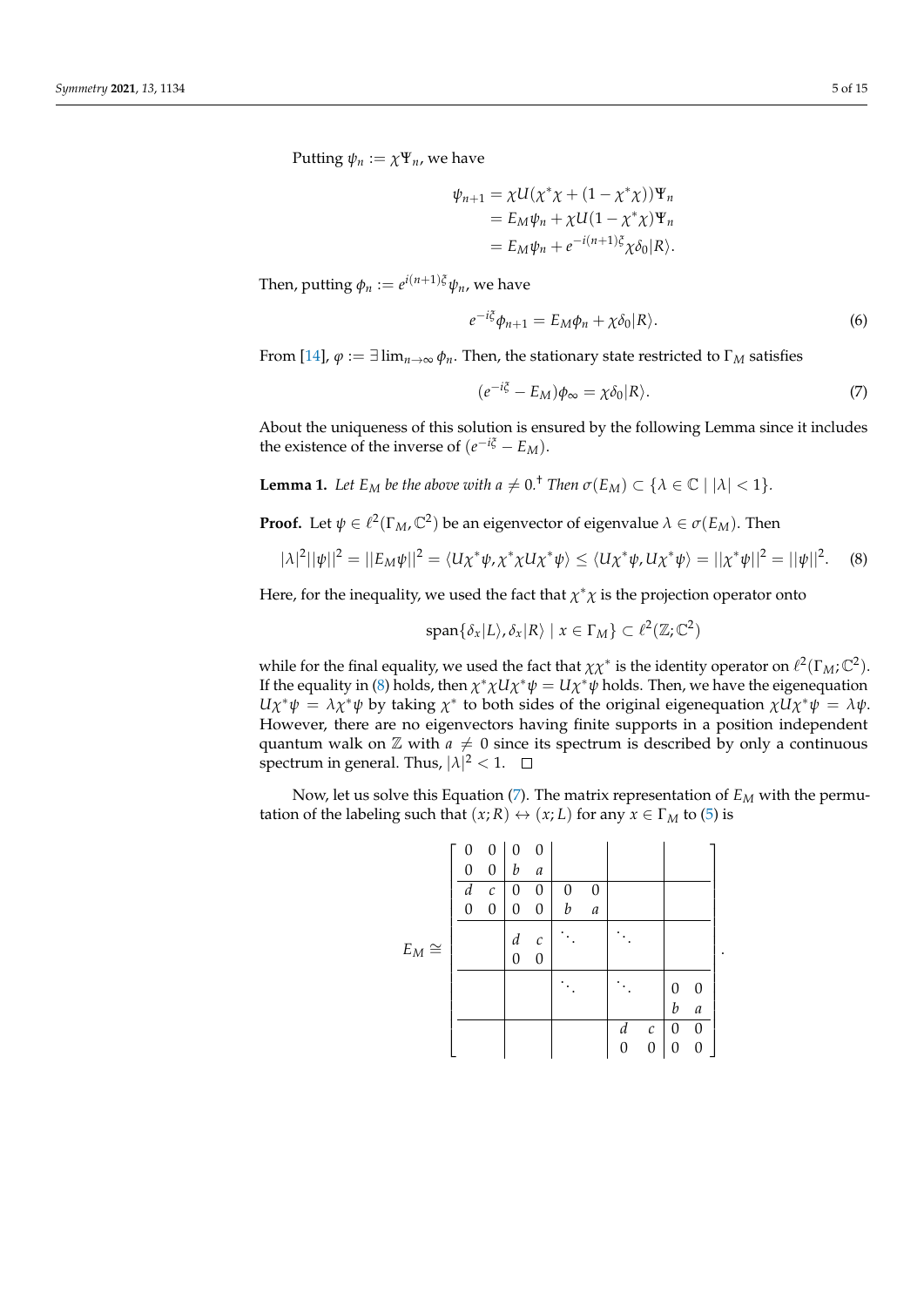Then, the Equation [\(7\)](#page-4-1) is expressed by

| $\mathcal{Z}$ | $\theta$         | $\Omega$ | $\theta$      |   |      |               |          |                  | $\varphi(0;R)$           |          |  |
|---------------|------------------|----------|---------------|---|------|---------------|----------|------------------|--------------------------|----------|--|
| 0             | $\boldsymbol{z}$ |          | $-a$          |   |      |               |          |                  | $\varphi(0;L)$           |          |  |
| а             |                  | z        | $\theta$      |   |      |               |          |                  | $\varphi(1;R)$           | $\Omega$ |  |
|               |                  |          | $\mathcal{Z}$ |   | $-a$ |               |          |                  | $\varphi(1;L)$           | 0        |  |
|               |                  |          | $-c$          | z | 0    |               |          |                  |                          |          |  |
|               |                  |          |               |   |      |               |          |                  |                          |          |  |
|               |                  |          |               |   |      |               |          |                  |                          |          |  |
|               |                  |          |               |   |      |               |          |                  | $\varphi(M-2;R)$         | 0        |  |
|               |                  |          |               |   |      | $\mathcal{Z}$ |          | $-a$             | $(M-2;L)$<br>$\varphi$ ( | 0        |  |
|               |                  |          |               |   |      |               | z        | 0                | $\varphi(M-1;R)$         | $\Omega$ |  |
|               |                  |          |               |   |      |               | $\theta$ | $\boldsymbol{z}$ | $\varphi(M-1;L)$         | 0        |  |

Here, we changed the way of blockwise of  $E_M$  and we put  $z = e^{-i\xi}$ . Putting

$$
A_z := \begin{bmatrix} 0 & z \\ -d & -c \end{bmatrix}, B_z := \begin{bmatrix} -b & -a \\ z & 0 \end{bmatrix},
$$

we have

$$
\begin{aligned} \n\left[z \quad 0\right] \vec{\varphi}(0) &= 1, \ A_z \vec{\varphi}(0) + B_z \vec{\varphi}(1) = 0, \ A_z \vec{\varphi}(1) + B_z \vec{\varphi}(2) = 0, \dots \\ \n\cdots, A_z \vec{\varphi}(M-2) + B_z \vec{\varphi}(M-1) &= 0, \ \left[0 \quad z\right] \vec{\varphi}(M-1) = 0, \n\end{aligned} \tag{9}
$$

where  $\vec{\varphi}(x) = [\varphi(x;R), \varphi(x;L)]^{\top}$  for any  $x \in \Gamma_M$ . The inverse matrix of  $B_z$  exists since  $z \neq 0$ . Then, we have

$$
\vec{\varphi}(1) = T\vec{\varphi}(0), \ \vec{\varphi}(2) = T^2\vec{\varphi}(0), \dots, \vec{\varphi}(M-1) = T^{M-1}\vec{\varphi}(0), \tag{10}
$$

where

$$
T = -B_z^{-1}A_z = \frac{1}{az} \begin{bmatrix} \Delta |a|^2 & -\Delta a\bar{b} \\ -\Delta \bar{a}b & z^2 + \Delta |b|^2 \end{bmatrix}.
$$
  
Here  $\Delta = \det(P + Q) = \det \begin{bmatrix} a & b \\ c & d \end{bmatrix}$ . For the boundaries, there exists  $\kappa$  such that

<span id="page-5-1"></span>
$$
\vec{\varphi}(0) = [z^{-1} \quad \kappa], \ [0 \quad z] \vec{\varphi}(M-1) = 0. \tag{11}
$$

By [\(10\)](#page-5-0) and [\(11\)](#page-5-1), *κ* satisfies

<span id="page-5-0"></span>
$$
\left\langle \begin{bmatrix} 0 \\ 1 \end{bmatrix}, T^{M-1} \begin{bmatrix} z^{-1} \\ \kappa \end{bmatrix} \right\rangle = 0 \tag{12}
$$

which is equivalent to

$$
\kappa = -\frac{z^{-1}(T^{M-1})_{2,1}}{(T^{M-1})_{2,2}}.
$$

Now, the problem is reduced to considering the *n*-th power of *T* because the eigenvector is expressed by  $\vec{\varphi}(n) = T^n \vec{\varphi}(0)$ . Since *T* is a just 2 × 2 matrix, we can prepare the following lemma.

<span id="page-5-2"></span>**Lemma 2.** *Let A be a* 2*-dimensional matrix denoted by*

$$
A = \begin{bmatrix} \alpha & \beta \\ \gamma & \delta \end{bmatrix}
$$

.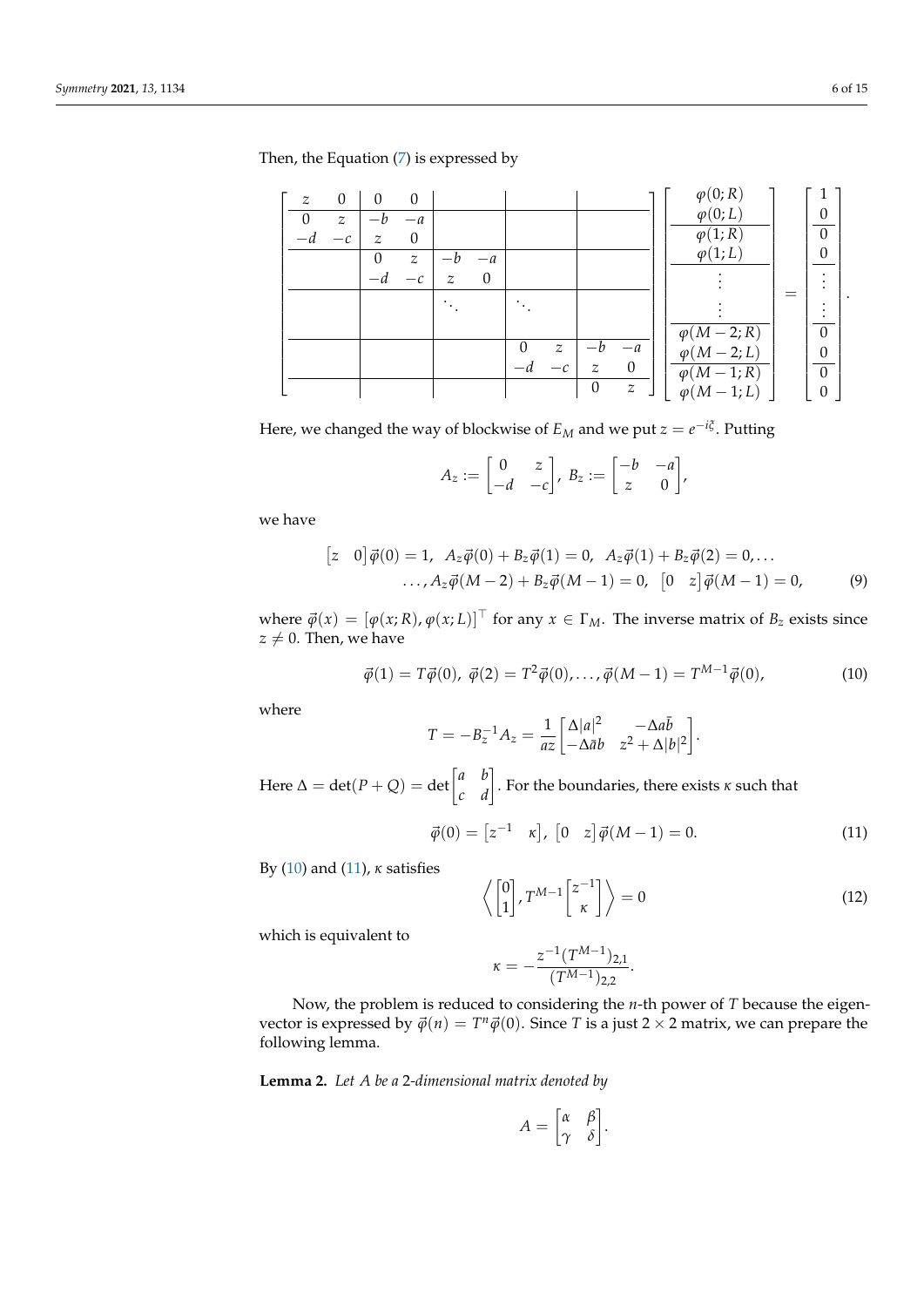*1.*  $(\alpha - \delta)^2 + 4\beta\gamma = 0$  *and*  $A \neq \epsilon I$  for some  $\epsilon$  *case.* Let  $\lambda = (\alpha + \delta)/2$ . Then

$$
A^{n} = \begin{bmatrix} \lambda^{n} + \frac{\alpha - \delta}{2} n \lambda^{n-1} & \beta n \lambda^{n-1} \\ \gamma n \lambda^{n-1} & \lambda^{n} - \frac{\alpha - \delta}{2} n \lambda^{n-1} \end{bmatrix}
$$

2. Otherwise. Let 
$$
\zeta_n := (\det(A)^{1/2})^{n-1} U_{n-1}(\frac{\operatorname{tr}(A)}{2\det(A)^{1/2}})
$$
 for  $n \ge 1$ . Then

$$
A^{n} = \begin{bmatrix} \zeta_{n+1} - \delta \zeta_{n} & \beta \zeta_{n} \\ \gamma \zeta_{n} & \zeta_{n+1} - \alpha \zeta_{n} \end{bmatrix},
$$

*where*  $U_n(\cdot)$  *is the n-th Chebyshev polynomial of the second kind.* 

**Remark 2.** *The condition*  $\alpha(\alpha - \delta)^2 + 4\beta\gamma = 0$  *and*  $A \neq \epsilon I''$  *is equivalent to the non-diagonalizability of A.*

**Remark 3.** *For A* = *T case, the condition of 1. is reduced to*

$$
\omega := \Delta^{-1/2} z \in \{ \epsilon_1 |a| + \epsilon_2 i |b| \mid \epsilon_1, \epsilon_2 \in \{ \pm 1 \} \} =: \partial B.
$$

**Remark 4.** *For A* = *T case, the variable of the Chebyshev polynomial in 2. is reduced to*

$$
tr(T)/(2 det(T)^{1/2}) = (\omega + \omega^{-1})/(2|a|).
$$

*Moreover, if*  $\omega = e^{ik}$ *, the Chebyshev polynomial is described by*  $U_{-1}(\cdot) = 0$ *,* 

$$
U_n(\cos k/|a|)=\frac{\lambda_+^{n+1}-\lambda_-^{n+1}}{\lambda_+-\lambda_-}\ \ (n\geq 0).
$$

*Here, λ*± *in RHS are the roots of the quadratic equation*

$$
\lambda^2 - \frac{2\cos k}{|a|}\lambda + 1 = 0
$$

*with*  $|\lambda_-| \leq |\lambda_+|$ *.* 

## *3.2. Transmitting and Reflecting Rates*

Let us divide the unit circle in the complex plain as follows:

$$
B_{in} = \{e^{ik} \mid |\cos k| < |a|\}, \ \partial B = \{e^{ik} \mid |\cos k| = |a|\}, \ B_{out} = \{e^{ik} \mid |\cos k| > |a|\}. \tag{13}
$$

By the unitarity of  $\begin{bmatrix} a & b \\ c & d \end{bmatrix}$  and using the Chebyshev recursion;  $U_{n+1}(x) = 2xU_n(x) U_{n-1}(x)$ , we insert (1) and ([2](#page-5-2)) in Lemma 2 into [\(10\)](#page-5-0), and we have an explicit expression for the stationary state as follows.

<span id="page-6-0"></span>**Theorem 1.** Let the stationary state restricted to  $\Gamma_M = \{0, 1, ..., M-1\}$  be  $\phi_\infty$  and  $\vec{\phi}(n) :=$  $[\phi_{\infty}(n; R) \phi_{\infty}(n; L)]^{\top}$ . Then we have

$$
\vec{\varphi}(n) = \begin{cases}\n\frac{z^{-1}(\alpha \Delta^{-1/2})^{-n}}{\omega \zeta_M^r - |a| \zeta_{M-1}^r} \left[ \omega \zeta_{M-n}^r - |a| \zeta_{M-n-1}^r \right] & \colon \omega \notin \partial B \\
\frac{\Delta^{-1/2} \lambda^n}{\varepsilon_R |a| + i\varepsilon_I M |b|} \left[ \varepsilon_R \alpha (\varepsilon_R |a| + i\varepsilon_I |b| (M - n)) \right] & \colon \omega \in \partial B \\
b(M - n - 1)\n\end{cases} (14)
$$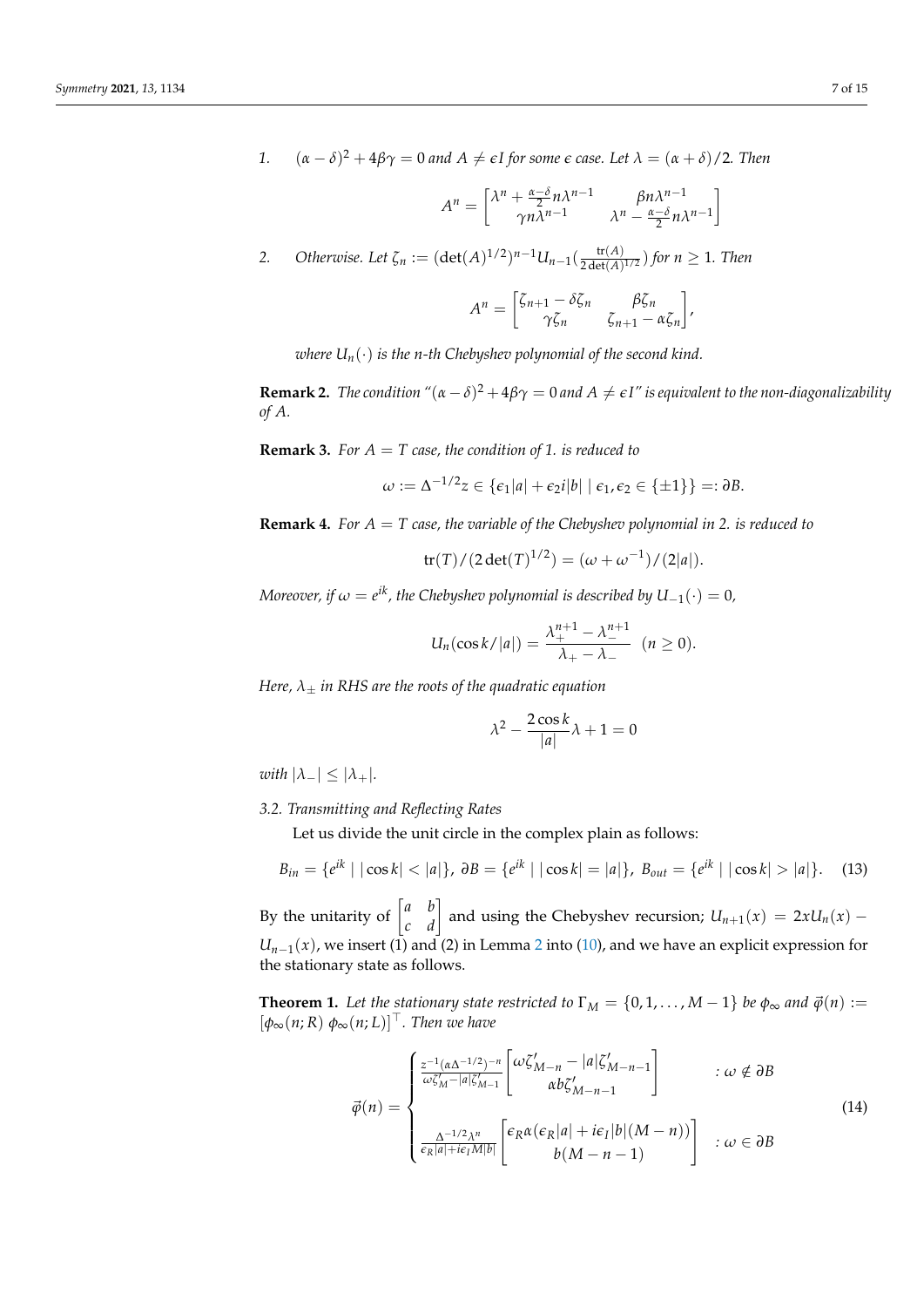Since the transmitting and reflecting rates are computed by

$$
T(\omega) = \left| \left\langle \begin{bmatrix} 1 \\ 0 \end{bmatrix}, \vec{\varphi}(M-1) \right\rangle \times d \right|^2,
$$
  

$$
R(\omega) = \left| \left\langle \begin{bmatrix} 0 \\ 1 \end{bmatrix}, \vec{\varphi}(0) \right\rangle \times d + \left\langle \begin{bmatrix} 1 \\ 0 \end{bmatrix}, \vec{\varphi}(0) \right\rangle \times b \right|^2,
$$

we obtain explicit expressions for them as follows.

<span id="page-7-0"></span>**Corollary 1.** *Assume abcd*  $\neq$  0*. For any*  $\omega \in \mathbb{R}/(2\pi\mathbb{Z})$ *, we have* 

$$
T(\omega) = \frac{|a|^2}{|a|^2 + |b|^2 \zeta'_{M}^2}
$$
 (15)

$$
R(\omega) = \frac{|b|^2 \zeta'_{M}^2}{|a|^2 + |b|^2 \zeta'_{M}^2}
$$
\n(16)

Note that the unitarity of the time evolution can be confirmed by  $T + R = 1$ . By Corollary [1,](#page-7-0) we can find a necessary and sufficient conditions for the perfect transmitting; that is  $, T = 1$ .

**Corollary 2.** Assume abcd  $\neq 0$ . Let  $\omega = e^{ik}$  with some real value k. Then the perfect transmitting *happens if and only if*

$$
\arccos\bigg(\frac{\cos k}{|a|}\bigg) \in \bigg\{\frac{\ell}{M}\pi \mid \ell \in \{0, \pm 1, \ldots, \pm (M-1)\}\bigg\}.
$$

*On the other hand, the perfect reflection never occurs.*

Remark that if  $\omega \notin B_{in}$ , then the perfect transmitting never happens.

## *3.3. Energy in the Perturbed Region*

Taking the square modulus to  $\vec{\varphi}(n)$  in Theorem [1,](#page-6-0) the relative probability at position  $n \in \Gamma_M = \{0, \ldots, M-1\}$  can be computed as follows.

**Proposition 2.** *Assume abcd*  $\neq$  0*. Then, the relative probability is described by* 

<span id="page-7-1"></span>
$$
||\vec{\varphi}(n)||^2 = \begin{cases} \frac{1}{|a|^2 + |b|^2 \zeta'_{M}^2} \left( |a|^2 + |b|^2 \zeta'_{M-n-1}^2 + |b|^2 \zeta'_{M-n}^2 \right) & \text{: } \omega \notin \partial B \\ \frac{1}{|a|^2 + M^2 |b|^2} \left\{ |a|^2 + |b|^2 (M-n)^2 + |b|^2 (M-n-1)^2 \right\} & \text{: } \omega \in \partial B \end{cases}
$$
(17)

**Proof.** Let us consider the case for  $\omega \notin \partial B$ . Using the property of the Chebyshev polynomial, we have  $\zeta'_{m+1}\zeta'_{m-1} = {\zeta'}_m^2 - 1$  and  $(\omega + \omega^{-1})/|a| \cdot \zeta'_m = \zeta'_{m+1} + \zeta'_{m-1}$ . It holds that

$$
(\omega + \omega^{-1})\zeta'_{m}\zeta'_{m-1} = |a|(\zeta'_{m+1} + \zeta'_{m-1})\zeta'_{m-1}
$$
  
=  $|a|(\zeta'^{2}_{m} + \zeta'^{2}_{m-1} - 1).$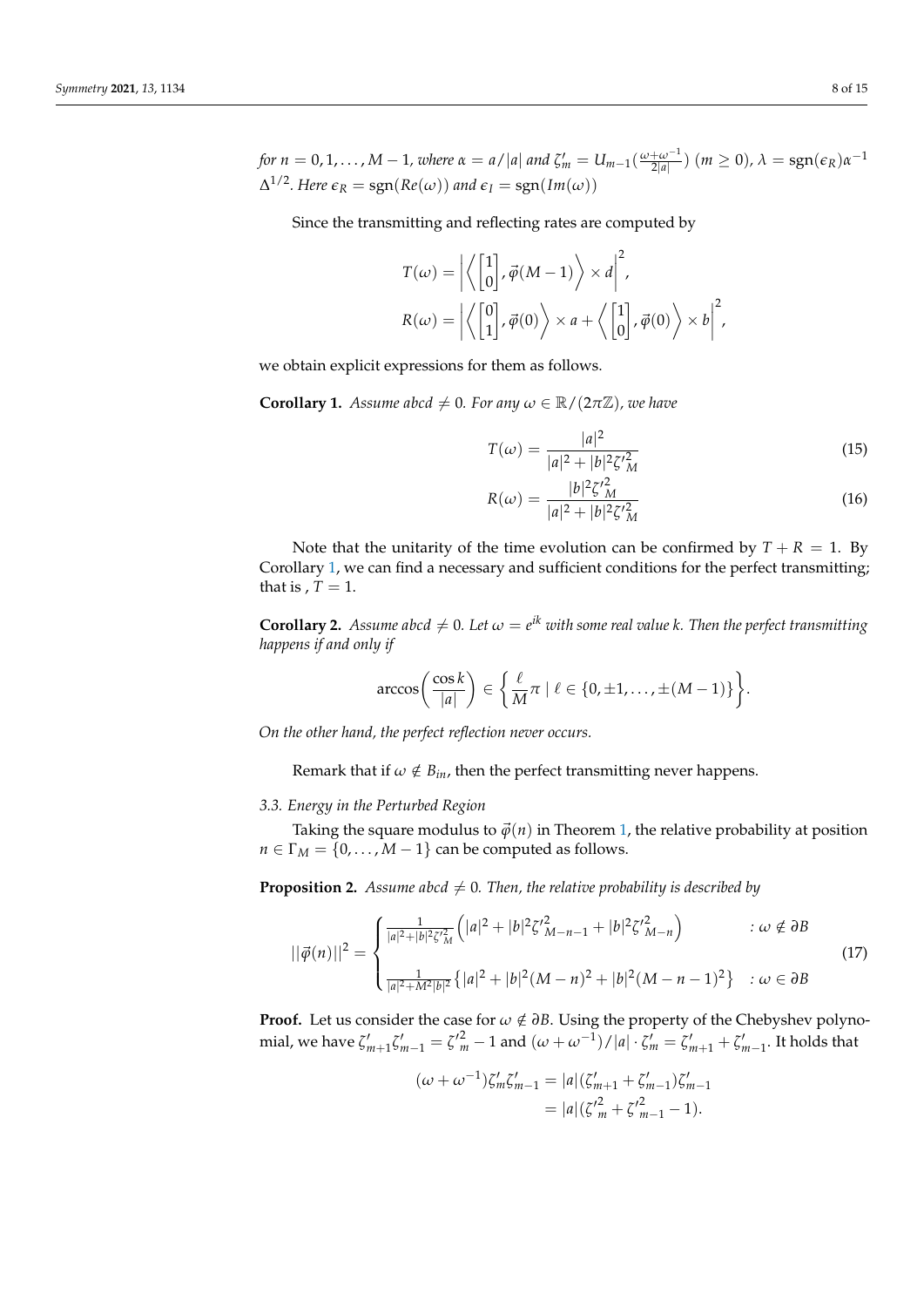$$
q(m) := |\omega \zeta'_{m} - |a| \zeta'_{m-1}|^2 = \zeta'^{2}_{m} + |a|^{2} \zeta'^{2}_{m-1} - |a|^{2} (\omega + \omega^{-1}) \zeta'_{m} \zeta'_{m-1}
$$
  
=  $|b|^{2} \zeta'^{2}_{m} + |a|^{2}$ ,

Then, we have

$$
||\vec{\varphi}(n)||^2 = \frac{1}{q(M)}(q(M-n) + |b|^2 \zeta^{\prime 2}_{M-n-1})
$$
  
= 
$$
\frac{|b|^2 \zeta^{\prime 2}_{M-n} + |a|^2 + |b|^2 \zeta^{\prime 2}_{M-n-1}}{|b|^2 \zeta^{\prime 2}_{M} + |a|^2}.
$$

 $\Box$ 

Then, we can see how much quantum walkers accumulate in the perturbed region  $\Gamma_M = \{0, ..., M-1\}$  by

$$
\mathcal{E}_M(\omega) = \sum_{n=0}^{M-1} ||\vec{\varphi}(n)||^2.
$$

We call it the energy of quantum walk. The dependency of the energy on  $\omega$  is symmetric on the unit circle in the complex plain.

<span id="page-8-2"></span>**Corollary 3.** *Let*  $\mathcal{E}_M(\omega)$  *be the above and assume abcd*  $\neq 0$ *. Then we have* 

<span id="page-8-1"></span>
$$
\mathcal{E}_M(\omega) = \frac{1}{|a|^2 + |b|^2 \zeta_A^2} \left\{ M|a|^2 + \frac{|b|^2}{(\lambda_+ - \lambda_-)^2} \left( \zeta_{M+1}^2 - \zeta_{M-1}^2 - 4M \right) \right\} \tag{18}
$$

*In particular,*  $\mathcal{E}_M(\cdot)$  *is continuous at every*  $\omega_* \in \partial B$  *and* 

$$
\mathcal{E}_M(\omega_*) = \frac{1}{3} \frac{M}{|a|^2 + |b|^2 M^2} \Big( 3|a|^2 + |b|^2 + 2|b|^2 M^2 \Big).
$$

**Proof.** Using the properties of the Chebyshev polynomial for example,  $U_n^2 - U_{n+1}U_{n-1} = 1$ , *T<sub>n</sub>* =  $(U_n - U_{n-2})/2$ , we have

$$
(\lambda_+^{m-1} + \lambda_-^{m-1})\zeta_M' = 2T_{m-1}U_{m-1} = {\zeta'}_m^2 - {\zeta'}_{m-1}^2 + 1.
$$

Then, we have

<span id="page-8-0"></span>
$$
\sum_{n=0}^{m-1} {\zeta'_n}^2 = \sum_{n=0}^{m-1} {\left(\frac{\lambda_+^m - \lambda_-^m}{\lambda_+ - \lambda_-}\right)}^2
$$
  
=  $\frac{1}{(\lambda_+ - \lambda_-)^2} \left\{ (\lambda_+^{m-1} + \lambda_-^{m-1}) \zeta'_m - 2m \right\}$   
=  $\frac{1}{(\lambda_+ - \lambda_-)^2} ({\zeta'}_m^2 - {\zeta'}_{m-1}^2 - 2m + 1)$  (19)

Then, we have

$$
\sum_{n=0}^{M-1} ||\vec{\varphi}(n)||^2 = \frac{1}{|a|^2 + |b|^2 \zeta^2 \frac{2}{M}} \left( M|a|^2 + |b|^2 \sum_{n=0}^{M-1} \zeta^2 \frac{2}{M-n-1} + \zeta^2 \frac{2}{M-n} \right)
$$
  
= 
$$
\frac{1}{|a|^2 + |b|^2 \zeta^2 \frac{2}{M}} \left\{ M|a|^2 + \frac{|b|^2}{(\lambda_+ - \lambda_-)^2} \left( \zeta^2 \frac{2}{M+1} - \zeta^2 \frac{2}{M-1} - 4M \right) \right\}
$$

Here, we used [\(19\)](#page-8-0) in the last equality.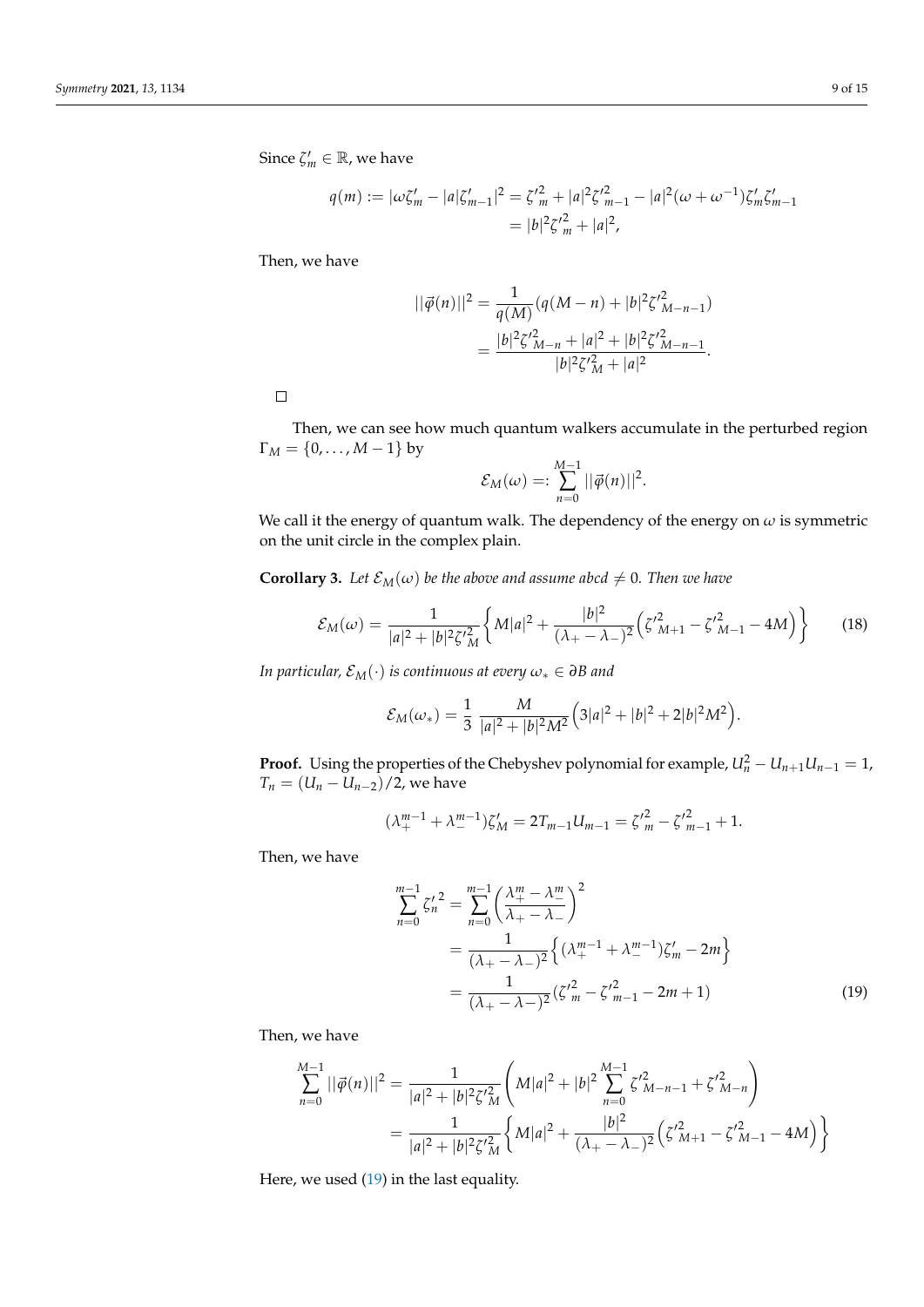If  $\omega \in \partial B$ , then by directly computation taking summation of [\(17\)](#page-7-1) over  $n \in \Gamma_M$  = {0, 1, . . . , *M* − 1}, we obtain the conclusion. Let us see E*M*(·) is continuous at *∂B*. We put  $x := (1/|a|) \cos k$  and  $\zeta'_m(x) := \zeta'_m$ . Remark that  $\omega \to \omega_*$  implies  $|x| \to 1$ . In the following, we consider  $x \to 1$  case. The Taylor expansion of  $\zeta_m'(x)$  around  $x = 1$  is

$$
\zeta'_m(1-\epsilon) = m - \frac{m}{3}(m^2 - 1)\epsilon + O(\epsilon^2).
$$

The reason for obtaining the expansion until  $\epsilon^1$  order is

$$
\zeta'^{2}_{M+1} - \zeta'^{2}_{M-1} - 4M = O(\epsilon^{2}).
$$

around  $x = 1$ . Note that  $(\lambda_{+} - \lambda_{-})^2 = 4(x^2 - 1)$ . Then

$$
(\lambda_+ - \lambda_-)^2 = -8\epsilon + O(\epsilon)
$$

around  $x = 1$ . Then inserting all of them into  $(18)$ , we obtain

$$
\lim_{\omega \to \omega_*} \mathcal{E}_M(\omega) = \frac{M}{|a|^2 + |b|^2 M^2} \bigg( |a|^2 + \frac{|b|^2}{3} + \frac{2|b|^2}{3} M^2 \bigg).
$$

 $\Box$ 

## <span id="page-9-0"></span>**4. Asymptotics of Energy**

If *ω* ∈ *∂B*, then by Corollary [3,](#page-8-2) it is immediately obtained that

<span id="page-9-3"></span><span id="page-9-1"></span>
$$
\lim_{M \to \infty} \frac{\mathcal{E}_M(\omega)}{M} = \frac{2}{3}.
$$
\n(20)

Let us consider the case of  $\omega \in B_{in} \cup B_{out}$  as follows. Note that

$$
\lambda_{\pm} = \begin{cases} \text{sgn}(\cos k)e^{\pm \theta} & \colon \omega \in B_{out}, \\ e^{\pm i\theta} & \colon \omega \in B_{in}, \end{cases}
$$

where  $(1/|a|) \cos k = \cosh \theta$  ( $\omega \in B_{out}$ ), while  $(1/|a|) \cos k = \cos \theta$  ( $\omega \in B_{in}$ ) such that  $\sin \theta > 0$  and  $\sinh \theta > 0$ . To observe the asymptotics of  $\mathcal{E}_M(\omega)$  for  $\omega \notin \partial B$ , we rewrite  $\mathcal{E}_M(\omega)$  as follows:

$$
\mathcal{E}_M(\omega) = \begin{cases}\n\frac{1}{|a|^2 \sinh^2 \theta + |b|^2 \sinh^2 M \theta} \left\{ (-|b|^2 + |a|^2 \sinh^2 \theta) M + \frac{|b|^2}{4} \frac{\sinh 2M \theta \sinh 2\theta}{\sinh^2 \theta} \right\} & \colon \omega \in B_{out} \\
\frac{1}{|a|^2 \sin^2 \theta + |b|^2 \sin^2 M \theta} \left\{ (|b|^2 + |a|^2 \sin^2 \theta) M - \frac{|b|^2}{4} \frac{\sin 2M \theta \sin 2\theta}{\sin^2 \theta} \right\} & \colon \omega \in B_{in} \n\end{cases}
$$
\n(21)

From now on, let us consider the asymptotics of  $\mathcal{E}_M(\omega)$  for large *M*. We summarize our results on the asymptotics of  $\mathcal{E}_M(\omega)$  in Table [1.](#page-12-0) In the following, we regard  $\mathcal{E}_M(\omega)$ as a function of  $\theta$ , *M*; that is  $\mathcal{E}(M, \theta)$  because  $\theta$  can be expressed by  $\omega$  and consider the asymptotics for large *M*.

$$
4.1. \ \omega \in B_{out}
$$

Let us see that

<span id="page-9-2"></span>
$$
\lim_{M \to \infty} \mathcal{E}_M(\omega) = \frac{\cosh \theta}{\sinh \theta} = \frac{\left| \frac{\cos k}{a} \right|}{\sqrt{\left| \frac{\cos k}{a} \right|^2 - 1}}.
$$
\n(22)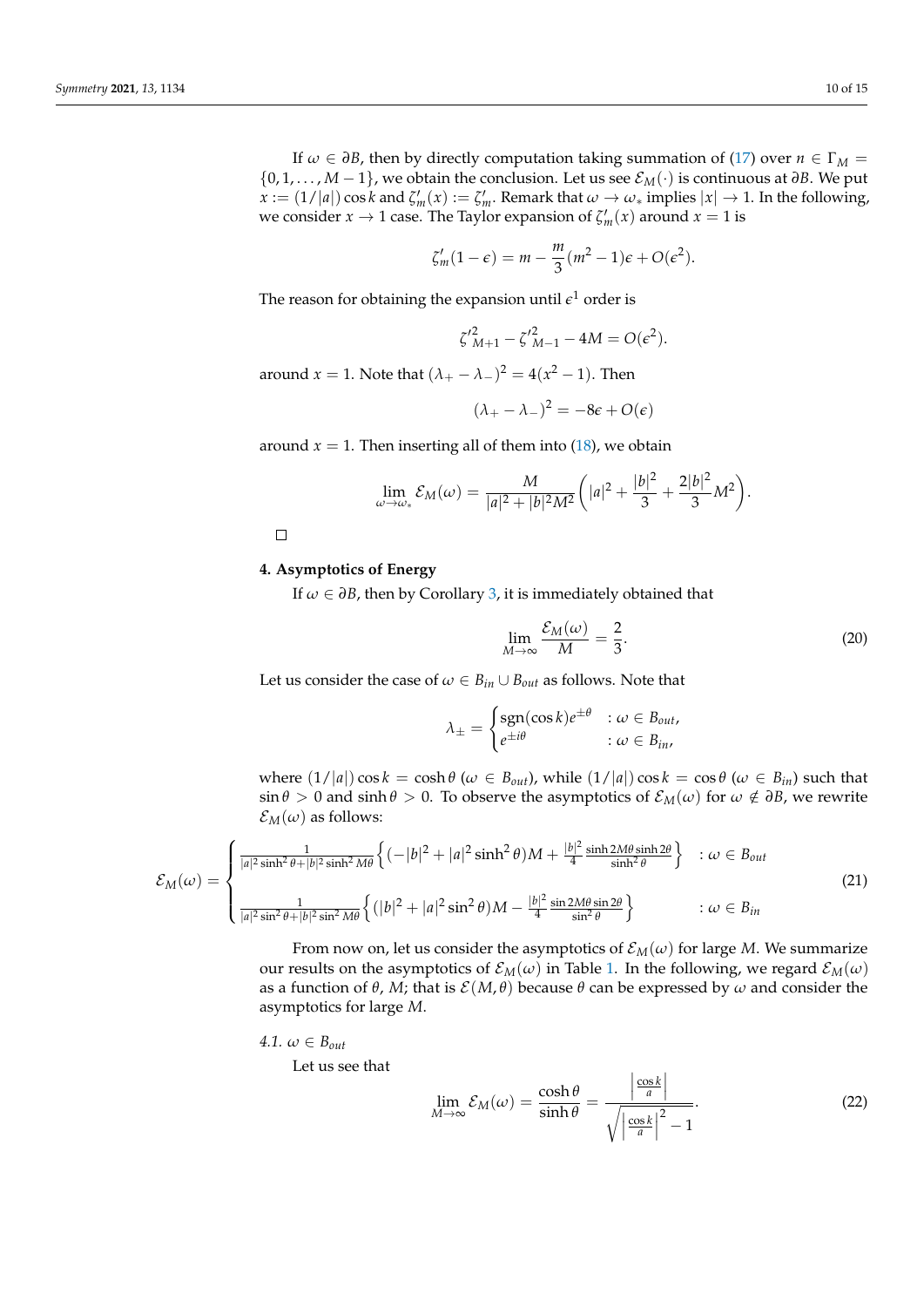Note that  $\sinh M\theta \sim e^{M\theta}/2 \gg M$ . Then by [\(21\)](#page-9-1), we have

$$
\mathcal{E}_M(\omega) \sim \frac{1}{|b|^2 e^{2M\theta}} \times \frac{|b|^2}{4} \frac{e^{2M\theta} \sinh 2\theta}{\sinh^2 \theta} = \frac{\cosh \theta}{\sinh \theta}.
$$

By [\(22\)](#page-9-2), if  $\omega \to \omega_* \in \partial B$ , then  $\mathcal{E}_M(\omega) \sim 1/\theta \to \infty$ . To connect it to the limit for the case of  $ω<sub>∗</sub> ∈ ∂B$  described by [\(20\)](#page-9-3) continuously, we consider  $M → ∞$  and  $θ → 0$  simultaneously, so that  $M\theta \sim \theta_* \in (0, \infty)$ . Let us see that

$$
\mathcal{E}_M(\omega) \sim \frac{1}{\sinh^2 \theta_*} \left( -1 + \frac{\sinh 2\theta_*}{2\theta_*} \right) M \tag{23}
$$

Noting that  $\sinh m\theta = \sinh m\theta_* \neq 0$ , for  $m = 1, 2$  and  $\sinh \theta \sim \theta_* / M$ , we have

$$
\mathcal{E}_M(\omega) \sim \frac{1}{|b^2|\sinh^2\theta_*} \left\{-|b|^2 M + \frac{|b|^2}{4} \frac{\sinh 2\theta_* \times (2\theta_* / M)}{(\theta_* / M)^2} \right\}
$$

$$
= \frac{1}{\sinh^2\theta_*} \left(-1 + \frac{\sinh 2\theta_*}{2\theta_*}\right) M
$$

Therefore, if we design the parameter  $\theta_*$  so that

$$
\frac{2}{3} = \frac{1}{\sinh^2 \theta_*} \left( -1 + \frac{\sinh 2\theta_*}{2\theta_*} \right),\tag{24}
$$

then the energy of *Bout* continuously closes to that of *∂B* in the sufficient large system size *M*.

*4.2.*  $\omega \in B_{in}$ 

In this paper, since we determine  $\theta$  satisfying  $\sin \theta > 0$ , we set  $\theta \in (0, \pi)$ . Remark that  $\mathcal{E}_M(\omega^{-1}) = \mathcal{E}_M(\omega)$  for any  $\omega \in B_{in}$  because  $e^{i\theta}$  is invariant under this deformation. By [\(21\)](#page-9-1), if  $\sin \theta \simeq \sin M\theta \simeq 1$ , we have

> <span id="page-10-1"></span> $\mathcal{E}_M(\omega)\sim$  $\int$   $|a|^2 \sin^2 \theta + |b|^2$  $|a|^2 \sin^2 \theta + |b^2| \sin^2 M\theta$  $\setminus$ *M*, (25)

for sufficiently large *M*, which implies that

<span id="page-10-0"></span>
$$
M \lesssim \mathcal{E}_M(\omega) \lesssim \left(1 + \frac{|b|^2}{|a|^2 \sin^2 \theta}\right) M \tag{26}
$$

if  $\theta \notin \{0, \pi\}$  is fixed. Then, we conclude that  $\mathcal{E}_M(\omega) = O(M)$  if  $\theta \notin \mathbb{Z}\pi$  is fixed for  $\omega \in B_{in}$ . On the other hand, if we design  $\theta$  so that the condition of the perfect transmitting is satisfied;  $\theta = \pi \ell / M$ ,  $|\ell| \in \{1, ..., M - 1\}$  (see Corollary [1\)](#page-7-0) and choose  $\ell$  which is very close to 0 or *M*, then  $|\sin \theta| \ll 1$ . Note that if  $|\sin \theta| \to 0$ , which means  $\omega \to \omega_* \in \partial B$ , then the coefficient of the upper bound in [\(26\)](#page-10-0) diverges.

Then, from now on, let us consider the following three cases having a magnitude relation between *θ* and *M*;

(i) 
$$
1 \ll M \ll 1/\sin \theta
$$
; (ii)  $M \approx 1/\sin \theta$ ; (iii)  $1/\sin \theta \ll M$ .

1. Case (i):  $1 \ll M \ll 1/\sin\theta$ Let us start to evaluate RHS of [\(21\)](#page-9-1). Since

$$
\frac{\sin 2M\theta \sin 2\theta}{4\sin^2\theta} \sim M\bigg\{1-\frac{1}{3}(1+2M^2)\theta\bigg\},
$$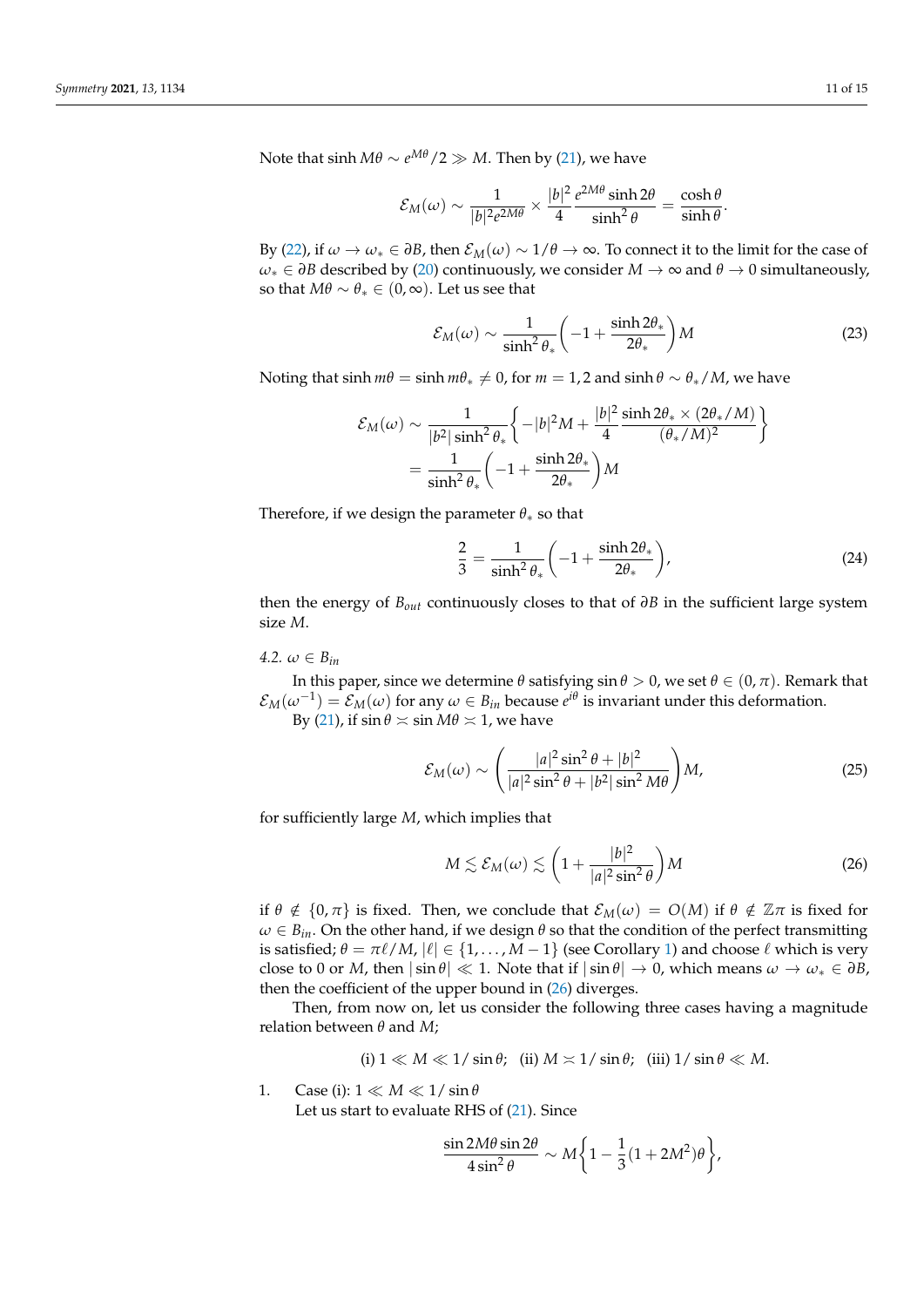the "{ }" part in RHS of [\(21\)](#page-9-1) can be evaluated by  $2|b|^2M^3\theta^2/3$ . The denominator of [\(21\)](#page-9-1) is evaluated by  $1/(|b|^2M^2\theta^2)$ . Combining them, we have

$$
\mathcal{E}_M(\omega) \sim \frac{2M}{3} \tag{27}
$$

This is consistent with [\(20\)](#page-9-3).

2. Case (ii):  $M \approx 1/|\sin \theta|$ 

Under this condition, the parameter  $\theta$  lives around 0 or  $\pi$  if *M* is large. Since we consider  $\theta \in (0, \pi)$ , we can evaluate  $\sin \theta$  by  $\sin \theta \sim \theta$ , or  $\sin \theta \sim (\pi - \theta)$  for large *M*. We define  $\theta' = \theta$  if  $0 < \theta < \pi/2$  and  $\theta' = \pi - \theta$  if  $\pi/2 \le \theta < \pi$ . Because  $M \sin \theta \approx 1$ by the assumption, we have  $M\theta' \approx 1$ . Therefore, we put  $M\theta' = \theta_* + \epsilon$  with  $\theta_* \asymp 1$ and  $|\epsilon| \ll 1$ . Then up to the value  $\theta_*$ , let us see

$$
\mathcal{E}_M(\omega) \sim \begin{cases} \frac{1}{\sin^2 \theta_*} \left( 1 - \frac{\sin 2\theta_*}{2\theta_*} \right) M & : \theta_* \notin \mathbb{Z}\pi, \\ \frac{|b|^2}{|a|^2 \theta_*^2} M^3 & : \theta_* \in \mathbb{Z}\pi \text{ and } \epsilon M \ll 1 \\ \frac{M}{\epsilon^2} & : \theta_* \in \mathbb{Z}\pi \text{ and } \epsilon M \gg 1 \end{cases} \tag{28}
$$

Note that if  $\theta_* \notin \mathbb{Z}\pi$ , then  $\sin \theta = \sin \theta' \sim \theta_*/M$  and  $\sin^2 M\theta = \sin^2 M\theta' \sim \sin^2 \theta_* \neq 0$ 0,  $\sin 2M\theta = \sin 2M\theta' \sim \sin 2\theta_*$  and so on. Inserting them into [\(21\)](#page-9-1), we have

$$
\mathcal{E}_M(\omega) \sim \frac{1}{|a|^2 \theta_*^2 / M^2 + |b|^2 \sin^2 \theta_*} \left\{ (|a|^2 \theta_*^2 / M^2 + |b|^2) M - \frac{|b|^2}{4} \frac{\sin 2\theta_* \cdot 2\theta_* / M}{\theta_*^2 / M^2} \right\}
$$
  

$$
\sim \frac{1}{\sin^2 \theta_*} \left( 1 - \frac{\sin 2\theta_*}{2\theta_*} \right) M
$$

On the other hand, if  $\theta_* \in \mathbb{Z}\pi$ , since  $\sin \theta \sim \theta_* / M$  and  $\sin M\theta_* \sim \epsilon$ , by [\(21\)](#page-9-1), we have

$$
\mathcal{E}_M(\omega) \sim \frac{1}{|a|^2 \theta^2 + |b|^2 \epsilon^2} \left\{ |b|^2 M - \frac{|b|^2}{4} \frac{2\epsilon \cdot 2\theta_* / M}{(\theta_* / M)^2} \right\}
$$

$$
\sim \frac{|b|^2 M}{|a|^2 \theta'^2 + |b|^2 \epsilon^2}
$$

$$
\sim \begin{cases} \frac{|b|^2}{|a|^2 \theta_*^2} M^3 & \text{: } \epsilon \ll \theta_* / M \\ M / \epsilon^2 & \text{: } \epsilon \gg \theta_* / M \end{cases}
$$

3. Case (iii):  $1/|\sin \theta| \ll M$ 

The "{  $\}$ " part in [\(21\)](#page-9-1) is estimated by  $(|b|^2 + |a|^2 \sin^2 \theta)M$  because  $M\theta \gg 1$ . Then, we have

<span id="page-11-0"></span>
$$
\mathcal{E}_M(\omega) \sim \left(\frac{|a|^2 \sin^2 \theta + |b|^2}{|a|^2 \sin^2 \theta + |b^2| \sin^2 M\theta}\right) M,\tag{29}
$$

for sufficiently large *M* which is the same as [\(25\)](#page-10-1). Let us consider the following case study:

(a)  $\max\{|\sin \theta|, |\sin M\theta|\} \approx 1$ ; (b)  $|\sin \theta|, |\sin M\theta| \ll 1$ .

(a) Let us see  $\mathcal{E}_M(\omega) = O(M)$  in this case. If  $\sin \theta \approx \sin \theta M \approx 1$ , then the coefficient of *M* in [\(29\)](#page-11-0) is a finite value, then we have [\(26\)](#page-10-0). On the other hand, if each of  $\sin \theta$  or  $\sin M\theta \ll 1$ , then [\(29\)](#page-11-0) implies

$$
\mathcal{E}_M(\omega) \sim \begin{cases} \frac{1}{\sin^2 M \theta} M & \text{ : } \sin \theta \ll \sin M \theta \asymp 1\\ (1 + \frac{|b|^2}{|a|^2 \sin^2 \theta}) M & \text{ : } \sin M \theta \ll \sin \theta \asymp 1 \end{cases}
$$
(30)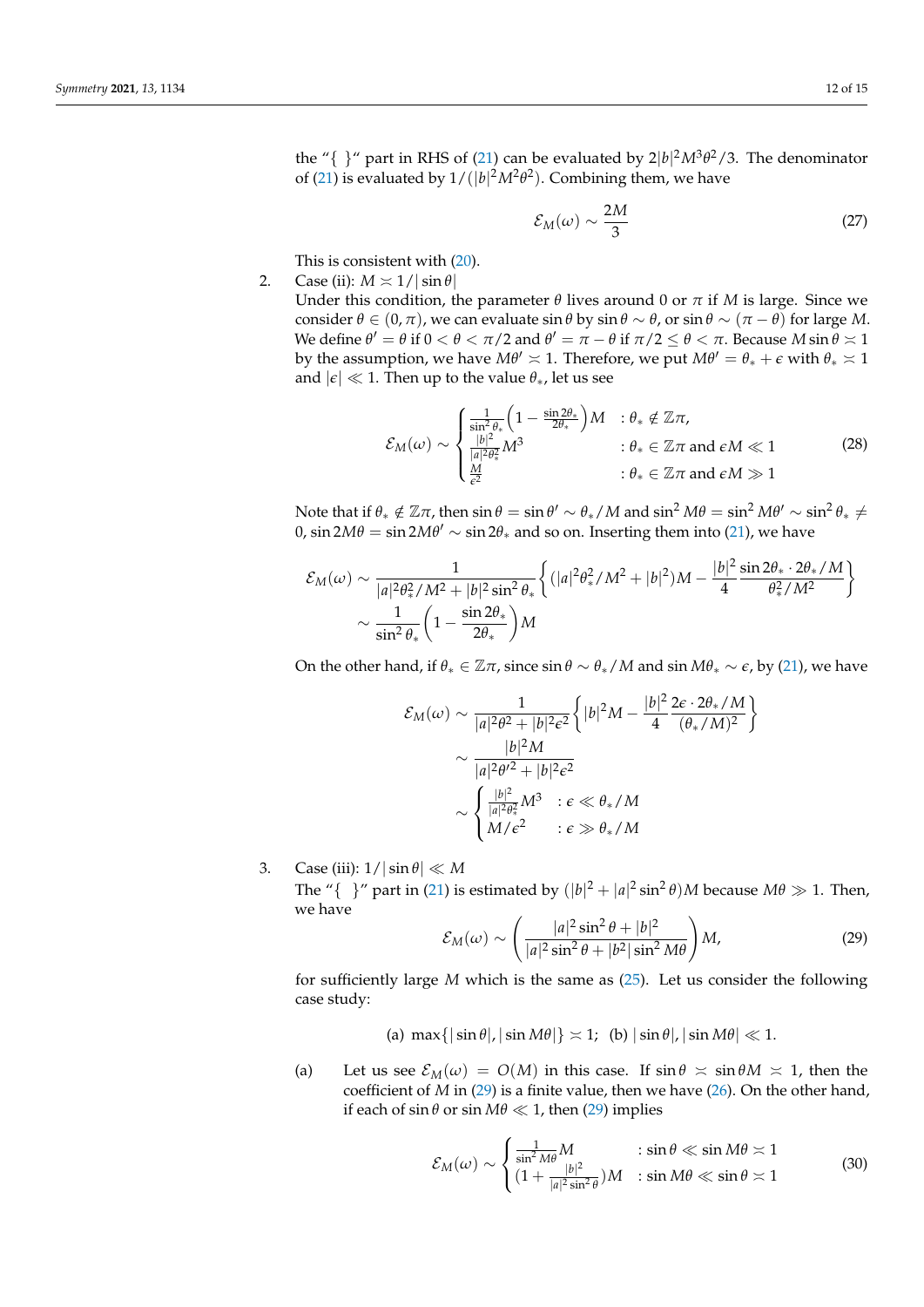(b) Since  $|\sin M\theta| \ll 1$ , we evaluate  $|\sin M\theta|$  by

$$
|\sin M\theta| \sim \min\{|M\theta|, |\pi - M\theta|, \ldots, |M\pi - M\theta|\} =: \delta.
$$

Then, there exists a natural number *m* such that  $|\theta - m\pi/M| = \delta/M$ . Note that  $|\sin \theta|$  is also sufficiently small. Then, the natural number *m* must be  $m/M \ll 1$  if  $0 < \theta < \pi/2$  and  $(M-m)/M \ll 1$  if  $\pi/2 \le \theta < \pi$ . Putting  $m' := \min\{m, M - m\}$ , we have

$$
|\sin\theta|\sim |\frac{m'}{M}\pi\pm \frac{\delta}{M}|\sim \frac{\delta}{M}.
$$

Therefore,  $|\sin \theta| \ll |\sin M\theta| \ll 1$  holds. Then, [\(29\)](#page-11-0) implies

$$
\mathcal{E}_M(\omega) \sim \frac{M}{\delta^2}.
$$

We summarize the above statements in the following theorem by setting  $\theta = O(1/M)$ ,  $\epsilon = 1/M^{\alpha}$  as a special but natural design of the parameters.

<span id="page-12-1"></span>**Theorem 2.** Let us set  $\omega \in B_{in}$  so that

$$
\theta = \theta(M) = \left(x\pi + \frac{1}{M^{\alpha}}\right)\frac{1}{M}
$$

*with the parameters*  $x \in (0, M) \subset \mathbb{R}$  *and*  $\alpha \geq 0$ *. If*  $x \to 0$  *or*  $x \to M$  *with fixed M, then*  $\mathcal{E}_M(\omega) = O(M)$ . On the other hand, if we take  $M \to \infty$  and fix  $x' = \min\{x, M - x\} \asymp 1$ , then *we have*

$$
\mathcal{E}_M(\omega) = \begin{cases} O(M^3) & : x' \text{ is natural number and } \alpha \ge 1, \\ O(M^{1+2\alpha}) & : x' \text{ is natural number and } 0 \le \alpha < 1, \\ O(M) & : otherwise. \end{cases}
$$

<span id="page-12-0"></span>**Table 1.** Asymptotics of the energy of  $\mathcal{E}_M(\omega)$ :  $\cos \theta = (\omega + \omega^{-1})/(2|a|)$ ,  $M\theta = \theta_* + \epsilon$ .

|                         | $1 \ll M \ll 1/\theta$ | $1 \ll M \asymp 1/\theta$ | $1/\theta \ll M$                                                                                                                                                                                                |
|-------------------------|------------------------|---------------------------|-----------------------------------------------------------------------------------------------------------------------------------------------------------------------------------------------------------------|
| $\omega \in \partial B$ |                        | $\overline{\phantom{a}}$  | O(M)                                                                                                                                                                                                            |
| $\omega \in B_{out}$    | O(M)                   |                           | $\begin{cases} O(\theta^{-1}) & : 1/\theta \gg 1 \\ O(1) & : 1/\theta \asymp 1 \end{cases}$                                                                                                                     |
| $\omega \in B_{in}$     | O(M)                   | O(M)                      | $\begin{cases} O(M^3/\theta_{*}^2) & : \theta_{*} \in \mathbb{Z}\pi, \epsilon M \ll 1 \\ O(M\epsilon^{-2}) & : \theta_{*} \in \mathbb{Z}\pi, \epsilon M \gg 1 \end{cases}$<br>: $\theta_* \notin \mathbb{Z}\pi$ |

### **5. Conclusions**

We considered the quantum walk on the line with the perturbed region  $\{0, 1, \ldots, M\}$ ; that is, an non-trivial quantum coin is assigned at the perturbed region and the free quantum coin is assigned at the other region. We set an  $\ell^{\infty}$  initial state so that free quantum walkers are inputted at each time step to the perturbed region. A closed form of the stationary state of this dynamical system was obtained and we computed the energy of the quantum walk in the perturbed region. This energy represents how quantum walker feels "comfortable" in the perturbed region. We showed that the "feeling" of quantum walk depends on the frequency of the initial state. We can divide the region of the frequency into three parts to classify the asymptotics of the energy for large *M*;  $B_{in}$ ,  $B_{out}$ ,  $\delta B$ . The region *B*<sub>in</sub> coincides with the continuous spectrum of the quantum walk with  $M \to \infty$  [\[5\]](#page-13-3). We showed that quantum walkers prefer to the initial state whose frequency corresponds to the continuous spectrum in the infinite system. More precisely, the energy of the quantum walk in the perturbed region is estimated by  $O(1)$  if  $\theta \in B_{out}$ , while one is estimated by  $O(M)$  if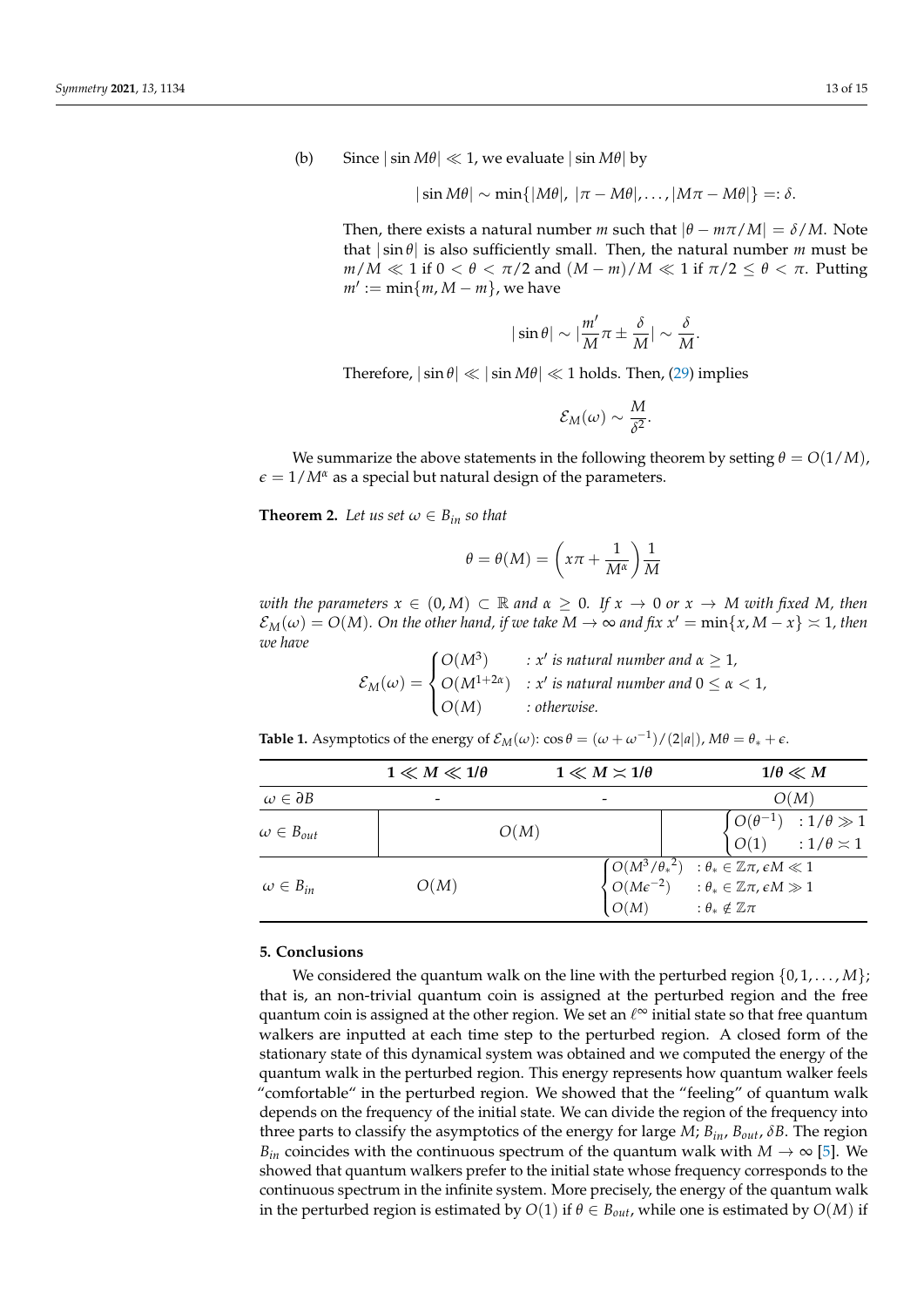*θ* ∈ *δB* and *almost all* pseudo momentum *θ* gives *O*(*M*)-energy, but some momentum gives  $O(M^3)$  if  $\theta \in B_{in}$  (Theorem [2\)](#page-12-1). Such an initial state exactly exists but it is quite rare from the view point of the Lebesgue measure. The most comfortable initial state for quantum walkers has the frequency whose pseudo momentum *θ* lives in some neighborhood of the boundary *∂B* and accomplishes the perfect transmitting. If the momentum of the initial state exceeds the boundary *∂B* from the internal region *Bin*, then the energy is immediately reduced to *O*(1). It suggests that the control of the frequency of the initial state to give the maximal energy in the perturbed region is quite sensitive from the view point of an implementation.

The spectrum of the boundary *∂B* for *M* → ∞ produces the two singular points of the density function of the Konno limit distribution and is characterized by the Airy functions. In [\[16\]](#page-14-3), details of the spectrum behavior around *∂B* is discussed. Indeed, a kind of "speciality" also appears as the non-diagonalizability of *T* when *θ* ∈ *∂B* in our work (Lemma [2\)](#page-5-2). Note that the infinite system does not have any *edges*, which means every node is "impurity", while our quantum walker feels the *edges* of the impurities; nodes 0 and *M*. Therefore, to see the effect of such a finiteness on the behavior of the quantum walker comparing with the infinite system, computing how a quantum walker is distributed in the perturbed region is interesting which may be possible from the explicit expression of the stationary state in Theorem [1.](#page-6-0) Moreover, to consider the escaping time from the perturbed region seems to be useful to estimate the finesse as the interferometer motivated by quantum walk and it would be possible to extract some information from [\(3\)](#page-3-2) and [\(4\)](#page-3-3). This remains one of the interesting problems for the future.

**Author Contributions:** Conceptualization, E.S.; Formal analysis, E.S., H.M., T.K., K.H. and N.K. All authors have read and agreed to the published version of the manuscript.

**Funding:** HM was supported by the grant-in-aid for young scientists No. 16K17630, JSPS. ES acknowledges financial supports from the Grant-in-Aid of Scientific Research (C) No. JP19K03616, Japan Society for the Promotion of Science and Research Origin for Dressed Photon.

**Institutional Review Board Statement:** Not applicable.

**Informed Consent Statement:** Not applicable.

**Conflicts of Interest:** The authors declare no conflict of interest.

### **References**

- <span id="page-13-0"></span>1. Higuchi, Y.; Konno, N.; Sato, I.; Segawa, E. Quantum graph walk I: mapping to quantum walks. *Yokohama Math. J.* **2013**, *59*, 33–53.
- 2. Matsue, K.; Matsuoka, L.; Ogurisu, O.; Segawa, E. Resonant-tunneling in discrete-time quantum walk. *Quantum Stud. Math. Found.* **2018**, *6*, 35–44. [\[CrossRef\]](http://doi.org/10.1007/s40509-017-0151-9)
- <span id="page-13-1"></span>3. Tanner, G. From quantum graphs to quantum random walks, Non-Linear Dynamics and Fundamental Interactions, NATO Science Series II: Mathematics. *Phys. Chem.* **2006**, *213*, 69–87.
- <span id="page-13-2"></span>4. Higuchi, K. Feynman-type representation of the scattering matrix on the line via a discrete-time quantum walk. *J. Phys. A-Math. Theor.* **2021**, *33*, 23.
- <span id="page-13-3"></span>5. Konno, N.; Komatsu, T.; Morioka, H.; Segawa, E. Generalized eigenfunctions for quantum walks via path counting approach. *Rev. Math. Phys.* **2021**, *33*, 2150019.
- <span id="page-13-4"></span>6. Konno, N.; Komatsu, T.; Morioka, H.; Segawa, E. Asymptotic properties of generalized eigenfunctions for multi-dimensional quantum walks. *arXiv*, **2021**, arXiv.2104.00836.
- 7. Morioka, H. Generalized eigenfunctions and scattering matrices for position-dependent quantum walks. *Rev. Math. Phys.* **2019**, *31*, 1950019. [\[CrossRef\]](http://dx.doi.org/10.1142/S0129055X19500193)
- 8. Morioka, H.; Segawa, E. Detection of edge defects by embedded eigenvalues of quantum walks. *Quantum Inf. Process*. **2019**, *18*, 283. [\[CrossRef\]](http://dx.doi.org/10.1007/s11128-019-2398-z)
- 9. Richard, S.; Suzuki, A.; de Aldecoa, R.T. Quantum walks with an anisotropic coin I: spectral theory. *Lett. Math. Phys.* **2018**, *108*, 331–357. [\[CrossRef\]](http://dx.doi.org/10.1007/s11005-017-1008-1)
- 10. Richard, S.; Suzuki, A.; de Aldecoa, R.T. Quantum walks with an anisotropic coin II: scattering theory. *Lett. Math. Phys. First Online* **2018**. [\[CrossRef\]](http://dx.doi.org/10.1007/s11005-017-1008-1)
- 11. Suzuki, A. Asymptotic velocity of a position-dependent quantum walk. *Quantum Inf. Process* **2016**, *15*, 103–119. [\[CrossRef\]](http://dx.doi.org/10.1007/s11128-015-1183-x)
- <span id="page-13-5"></span>12. de Aldecoa, R.T. Stationary scattering theory for unitary operators with an application to quantum walks. *J. Funct. Anal.* **2020**, *279*, 108704. [\[CrossRef\]](http://dx.doi.org/10.1016/j.jfa.2020.108704)